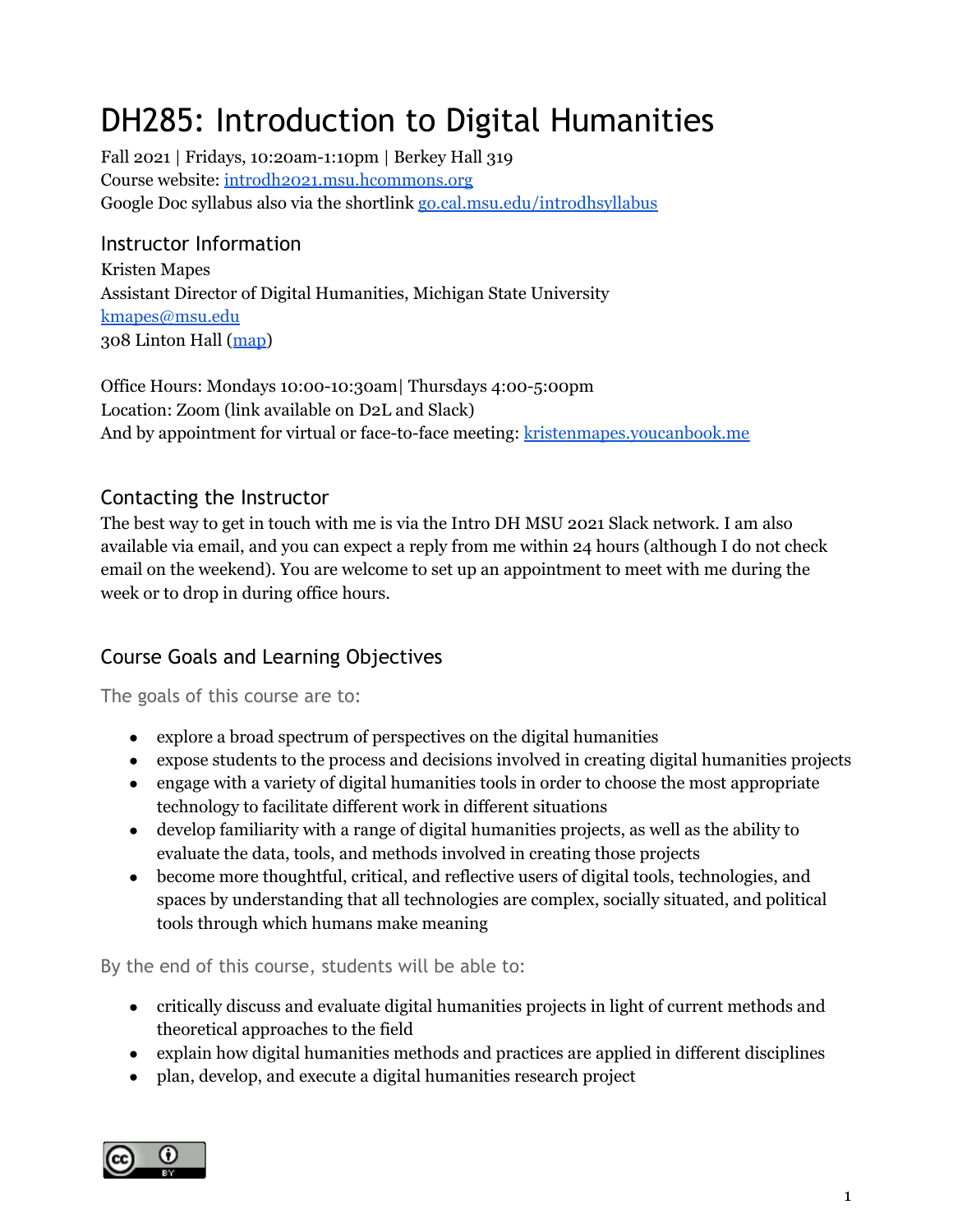## Assignments

| Digital in the Humanities Presentation | 9%  |
|----------------------------------------|-----|
| Project Critique 1                     | 5%  |
| <b>Tool Presentation</b>               | 9%  |
| Project Critique 2                     | 5%  |
| Project Critique 3                     | 7%  |
| Exam                                   | 15% |
| <b>Final Project</b>                   | 35% |
| Participation                          | 15% |

# Grading Scale

This course uses MSU's 4.0 grading scale. Credit will not be awarded for a score below 1.0 (59% or below).

| 4.0 | 92-100% |
|-----|---------|
| 3.5 | 86-91%  |
| 3.0 | 80-85%  |
| 2.5 | 75-79%  |
| 2.0 | 70-74%  |
| 1.5 | 65-69%  |
| 1.0 | 60-64%  |

# Extra Credit

Opportunities to earn extra credit will be offered throughout the semester. These may include additional tutorials, workshop attendance, attending a digital humanities related lecture, etc. Opportunities will be made visible in the #general channel of Slack and the [Events](https://digitalhumanities.msu.edu/past-events/) page of the [DH@MSU](https://digitalhumanities.msu.edu/past-events/) website. A few opportunities will be listed on the course website.

In order to earn extra credit, you must do one of these activities (or another one that you get approval for in advance) and write up 4-5 sentences elaborating on something you learned during the activity. Direct message your write up to me in Slack.

Each extra credit activity you do will add 0.5% to your overall grade for the semester. You may earn up to 3% total in extra credit.

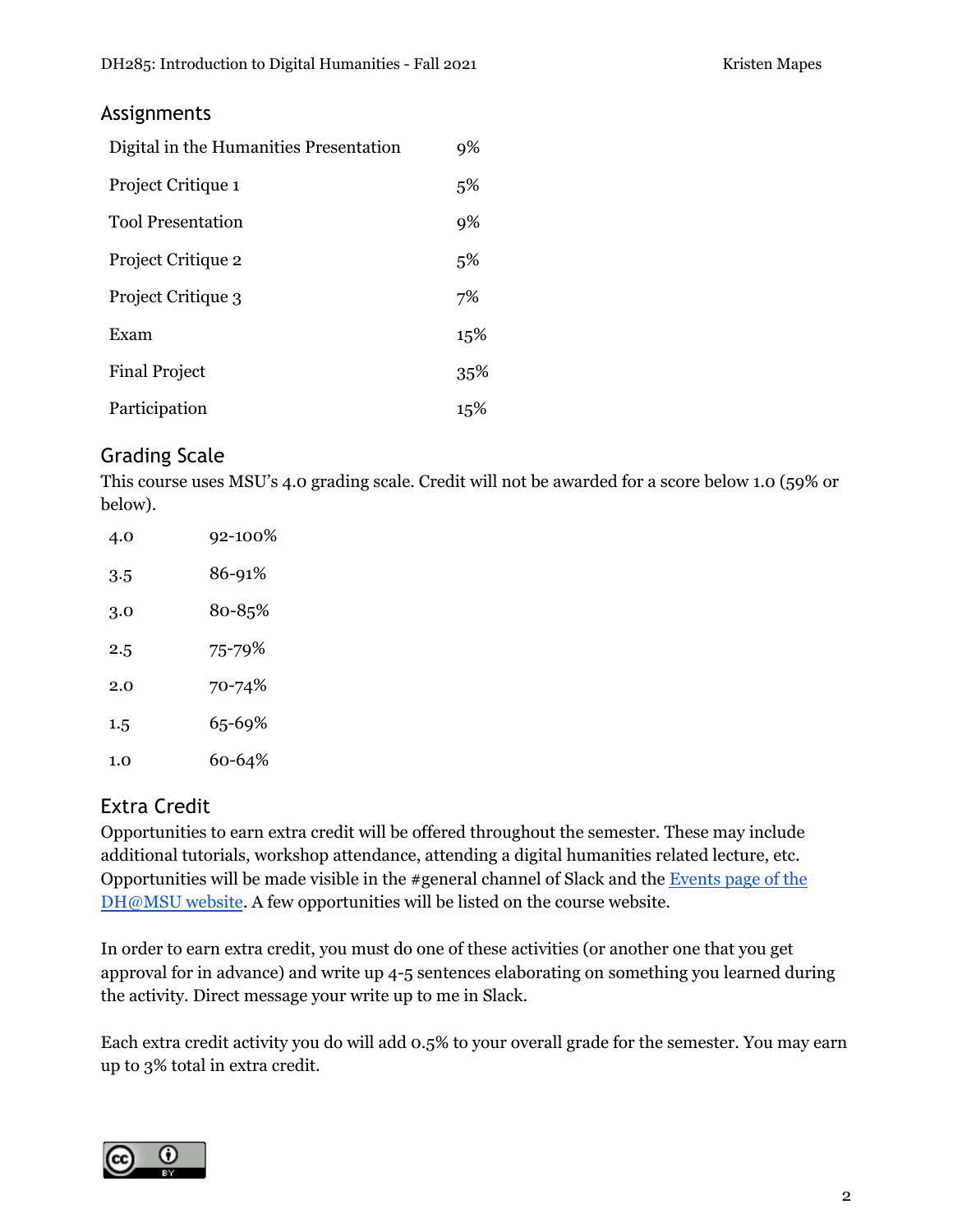# Course Policies

## Course Technologies

You will need to have access to certain digital technologies in order to complete your work. In some instances, these technologies may be new to you. You are responsible for making time to ramp up, troubleshoot, and learn. This activity will require your patience, can-do attitude, and sense of adventure.

- (MSU) Google Apps [\(https://googleapps.msu.edu](https://googleapps.msu.edu)) will be used for collaborative work throughout the semester. Note that you may also need access to a non-MSU google account if using Google products that MSU does not subscribe to (e.g. Google Maps, Youtube). You may use your own Google account or create one specifically for the class.
- A Slack account. A sign up link is available in the course D2L and will be emailed to students individually. You can access the team a[t](https://mattermost.dh.msu.domains) <https://introdhmsu2021.slack.com> in a browser or by downloading the app on your computer and/or phone. Only your fellow classmates, and the instructor will be able to see this space.
- Zoom, which includes a computer download at the first time of use. We do not plan to hold class over Zoom, but we may need to shift to that mode depending on how the semester plays out. Zoom. (For an assessment of Zoom's privacy strategies, se[e](https://foundation.mozilla.org/en/privacynotincluded/products/zoom/) <https://foundation.mozilla.org/en/privacynotincluded/products/zoom/>)

There may be additional platforms or software to create accounts for or download during the semester. Note that you will not be asked to sign up for any free trials or paid accounts.

While you participate in class, make sure that your use of technology is not a distraction to yourself or others. Avoid using technology as a barrier to actively engaging during class.

## Attendance

Attendance is mandatory for this class. You are allowed two absences. If you are absent for more than two, you may make up an additional one absence by meeting with me to make up the class session. Further absences will result in the deduction of 0.5% from your final grade for each missed class. If you miss a class, I do not need to know the reason why unless it is because of a death in the family or a religious holiday.

Lateness disrupts the entire class, especially in a small discussion course like ours. If you are more than 15 minutes late, I will mark it as half an absence.

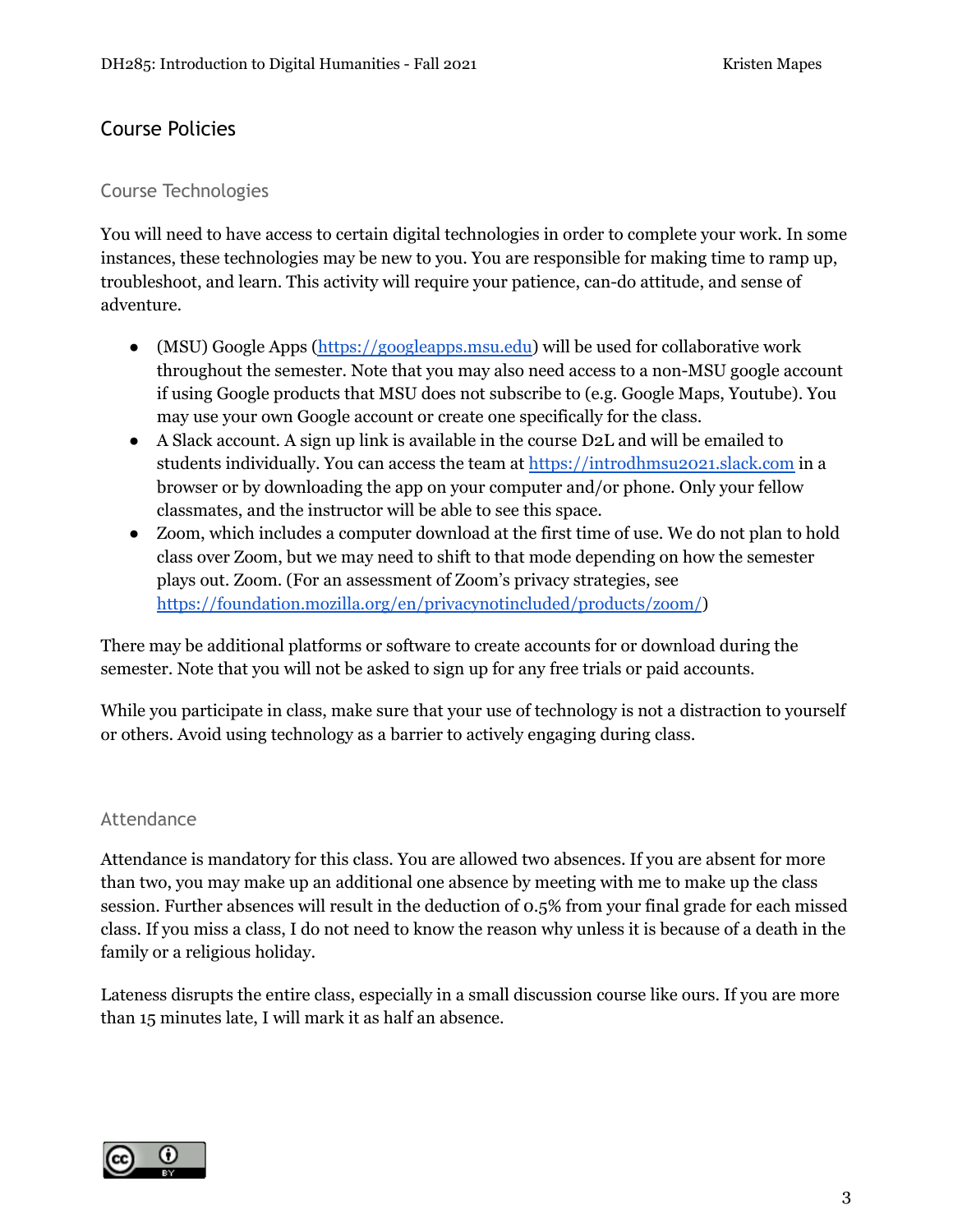#### Late Assignments

Assignments are due at the beginning of the class period on the day they are due. Any assignment turned in on the same day as the deadline but after the beginning of class will lose 10% of the assignment grade. Assignments turned in later than the due date will lose 10% of the assignment grade per day past the due day.

## Ethics and Academic Integrity

The field of digital humanities is based on values of [collaboration](https://dhdebates.gc.cuny.edu/read/untitled-88c11800-9446-469b-a3be-3fdb36bfbd1e/section/9e014167-c688-43ab-8b12-0f6746095335#ch03), trust, and properly assigning credit for all work. In order to engage in this work throughout the semester, you will need to conduct yourself based on those values and practice the ethics that we preach in class.

The work you submit must be produced originally for this class.

An additional expectation is that you will follow this basic ethical obligation: You should credit others' contributions to your work. You should not claim, as your own, work (or writing) that is not your own. To do so is considered plagiarism.

It is perfectly appropriate for you to borrow graphics, to quote passages, and to use ideas from others. However, whenever you do that, follow appropriate conventions for citing and using your sources. In class, we will discuss ways of appropriately citing and crediting others, for example in using Creative [Commons](https://creativecommons.org/) for searching and designating reuse opportunities for our own work.

Procedures for responding to cases of academic honesty and possible repercussions are outlined in Spartan Life: Student Handbook and Resource Guide: [splife.studentlife.msu.edu](http://splife.studentlife.msu.edu/)

## Special Needs and Accommodations

To receive accommodation for any disability, students must first register with the Resource Center for Persons with Disabilities. The RCPD will request appropriate documentation and make a determination regarding the nature of the accommodation to which a student is entitled. The RCPD will then give the student a "visa" that specifies the kind of accommodation that may be provided. It is then the responsibility of the student seeking accommodation to present the visa to their instructor.

## **That said, we all learn in different ways and process information differently. Please talk to me as soon as possible about your individual learning needs and the ways in which I can accommodate and support you.**

Even if you do not have a documented disability, remember that there are support services available to you at MSU such as the Writing Center [\(writing.msu.edu\)](http://writing.msu.edu) and the Neighborhood Student Success Collaborative [\(nssc.msu.edu\)](https://nssc.msu.edu/).

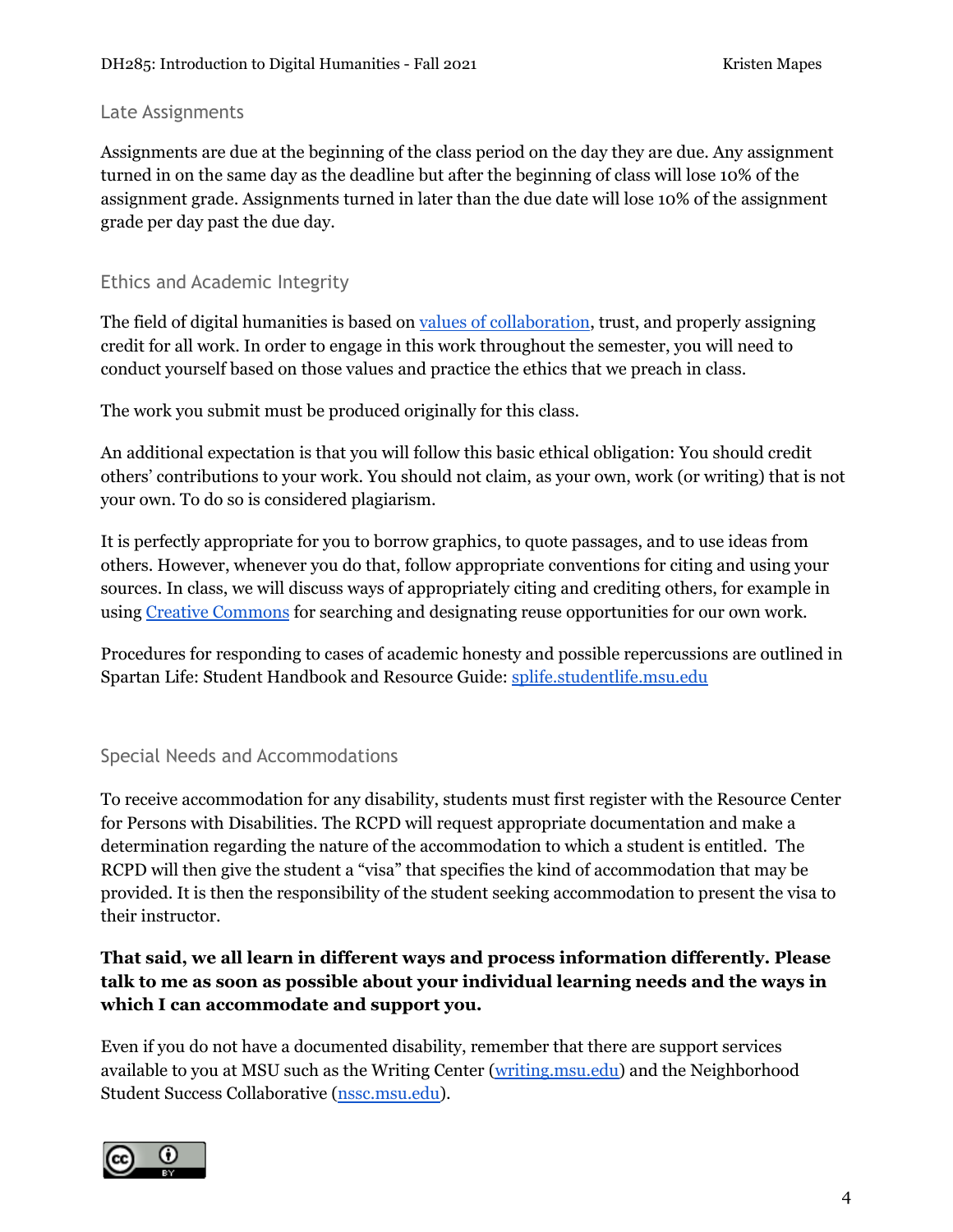# Assignments

Digital in the Humanities Presentation (9%) - September 17

Digital Humanities work is done in a variety of fields, each of which favor different approaches and methodologies. In preparing for this presentation, students will become familiar with concrete examples of DH work and a range of approaches to DH in an area of the humanities. By sharing their newly gained experience with the class, students will develop comfort in discussing DH trends and learn from each other.

Each student will present on DH approaches within a particular field (see the list of fields on the course website). While more than one student may end up covering a humanities field, each presentation will be given individually. The presentation should **reference at least one scholarly source** (for example, an article in academic journals, materials on Humanities Commons, or an academic book. Scholarly sources do not include things such as the History Channel website, news articles, Wikipedia, etc) and **include an example of a DH project**.

In a 6 minute presentation, address the following questions:

- What methods of DH are used in this area of study? (for example: mapping, text analysis, digital editions, network analysis, digital archiving, etc)
- What are some of the well known DH projects in the discipline? (feel free to mention as many as you like, but spend time discussing one project)
	- Use the Project [Evaluation](https://docs.google.com/document/d/1jp0bQ18hXKxekgACfBCw_6P6lO_xg4uzUXXMvT2jaPo/edit) Template to share information about the project you are highlighting. Be sure to cover the "Project Background and Goals" section of the Template in the presentation.

Tool Presentation (9%) - October 15

Each student will present a digital humanities tool to the class. In preparing for this presentation, students will gain experience in critically analyzing a DH tool by asking questions about its context, audience, and use cases. After these presentations, students will also have a better sense of what options they will have for pursuing the final project.

The tool will come from the list on the course website (or at the approval of the instructor).

In a 6 minute presentation, address the following questions:

- Background and technology:
	- Who made this tool or platform? Who maintains it now? (this could be individual(s), companies, or a combination of the two)
	- Where in the world is the tool based?
	- What background can you find about the tool?
	- How long has it been around? Is it updated regularly?

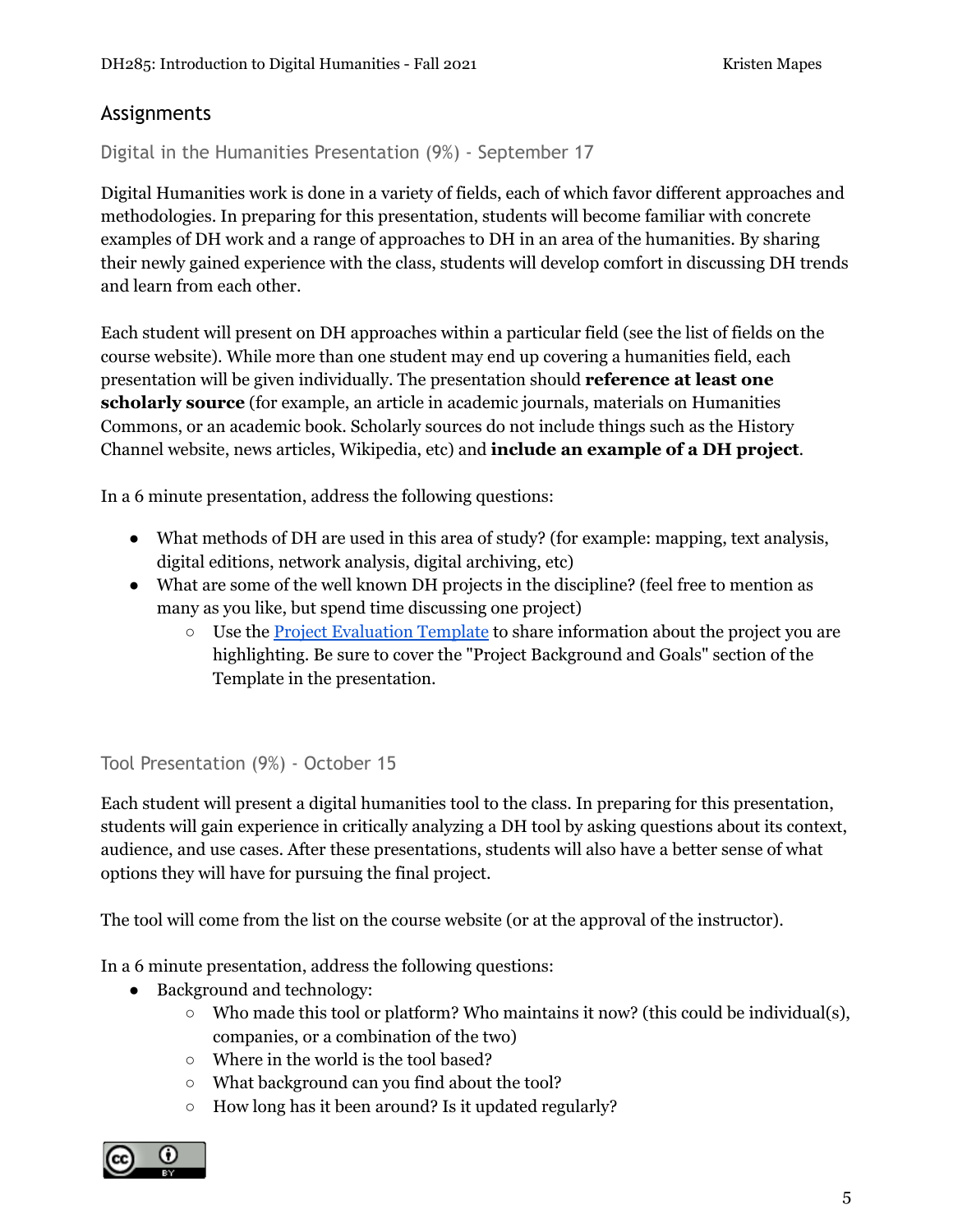- Is it open source? ([definition](https://opensource.com/resources/what-open-source) of open source)
- $\circ$  Is it freely available? Does it operate on a freemium pay model? Was it funded by government or foundation grants?
- Who is its primary audience? (K-12 students and teachers? Journalists? Data scientists? Humanists? Non-profits?)
- Use cases:
	- What is the tool capable of doing?
	- What is it most commonly used for?
- What are its strengths?
- What are its limitations?

## Project Critique 1 (5%) - October 18

Digital Humanities projects come in many forms, rely on a wide array of data types, and involve any manner of technologies. In this assignment, you will critically examine the goals, methods, and materials behind a DH project. Becoming accustomed to navigating a project site and exploring how each project approached its data, process, and presentation is a crucial skill for this class.

For this first project critique, everyone will evaluate the same project in class: Navigating the Green Book [\(http://publicdomain.nypl.org/greenbook-map/](http://publicdomain.nypl.org/greenbook-map/)).

The Project Evaluation Template includes descriptions for each of the sections and question prompts. Be as thorough in your responses as you can. We will go over the template and discuss the sections during class.

Make a copy of the Project [Evaluation](https://docs.google.com/document/d/1jp0bQ18hXKxekgACfBCw_6P6lO_xg4uzUXXMvT2jaPo) Template, rename it to include your last name, and fill it out, being sure to respond to each section. Don't forget to insert your name, the title of the project, and the project's URL at the top of the document. Turn in the Project Critique in Slack by Monday, October 18. If you thoroughly complete the template, then you will receive full credit for this assignment. Partially completed critiques will lose points.

## Project Critique 2 (5%) - November 5

For the second project critique, choose one project to evaluate from the list of projects given on the course website. The Project Evaluation Template includes descriptions for each of the sections and question prompts. Be as thorough in your responses as you can. Make a copy of the **[Project](https://docs.google.com/document/d/1jp0bQ18hXKxekgACfBCw_6P6lO_xg4uzUXXMvT2jaPo)** [Evaluation](https://docs.google.com/document/d/1jp0bQ18hXKxekgACfBCw_6P6lO_xg4uzUXXMvT2jaPo) Template, rename it to include your last name, and fill it out, being sure to respond to each section. Don't forget to insert your name, the title of the project, and the project's URL at the top of the document. Turn in the Project Critique in Slack by the beginning of class.

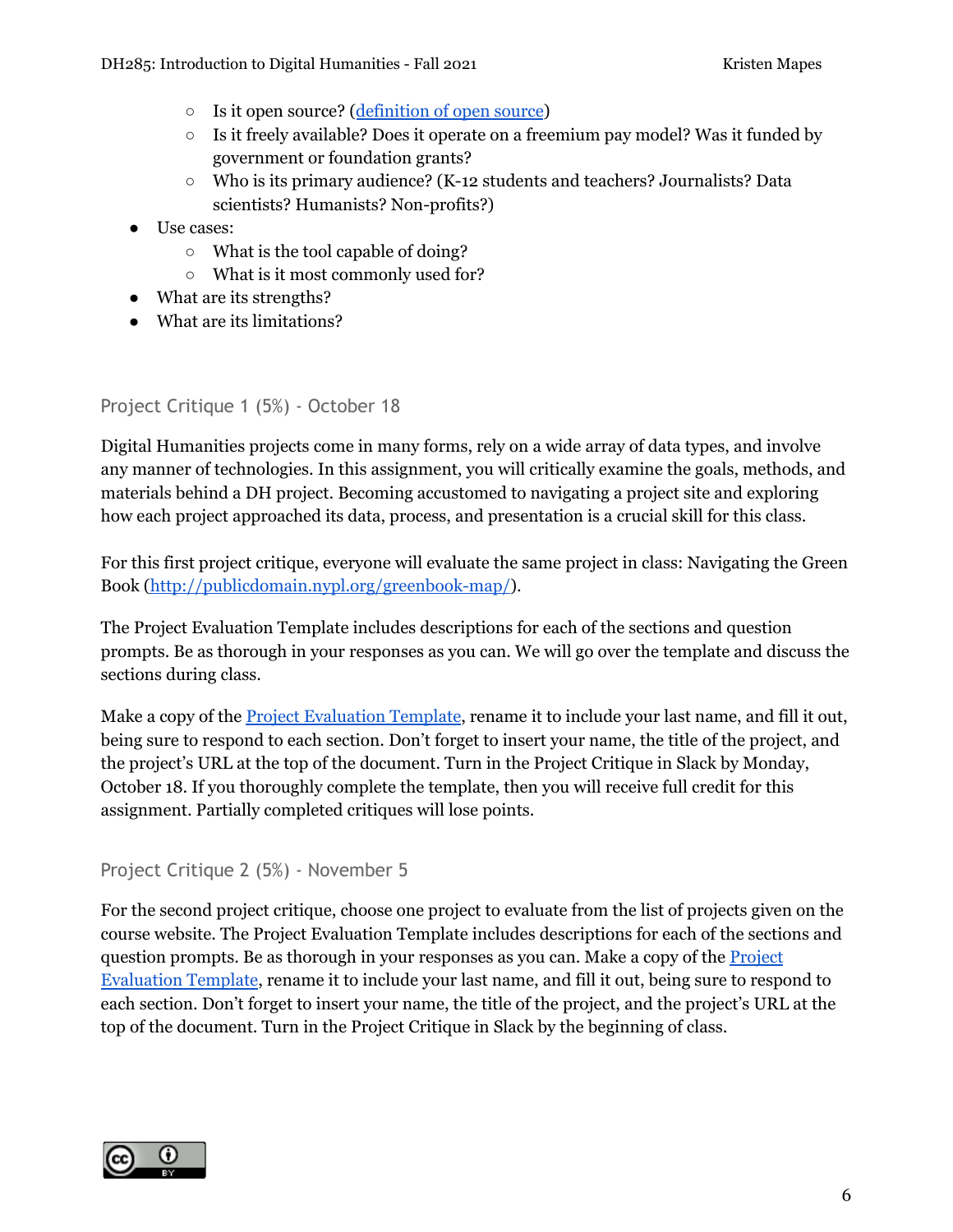## Project Critique 3 (7%) - November 12

For the third project critique, choose one project to evaluate from the list of projects given on the course website. Use the Project [Evaluation](https://docs.google.com/document/d/1jp0bQ18hXKxekgACfBCw_6P6lO_xg4uzUXXMvT2jaPo) Template to examine the project. In class, you will share your project evaluation as a presentation with slides (instead of turning in the filled out template document). Turn in your slides via Slack at the beginning of class. You will have 7 minutes to present on the project, and you should cover all of the sections of the Template in that time. You will be graded based on the information provided in the presentation, but any information included in your slides that you don't get to in the presentation will help your grade.

#### Exam (15%) - Due November 19

The exam will include a project critique and will ask students about their understanding of digital humanities.

Students will be sent a link in Slack to the the take-home exam at 5pm ET on Wednesday, November 17. Make a copy of the exam and fill it out, adding your name to the document, and turn it in to the instructor as a direct message in Slack by 11:00am ET on Friday, November 19.

## Final Project (35%) - December 17

Students will conceive of and create your own digital humanities project, working individually or in groups as you prefer. The project can be on any topic that you choose, as long as it is driven by a research question, and the final deliverable can be an essay or a website. If it is a website, it can take on many forms (such as a digital archive or exhibit, a multimedia essay, or an interactive visualization). Regardless of format, the final project must:

- be guided by a research question,
- clearly articulate the methodology used in researching and preparing the project,
- and, use argumentation and analysis to make an argument.

#### Milestones

In developing the project, there will be several milestones along the way:

- Oct 8 Project Ideas
- $\bullet$  Oct 29 Proposal
- Between Nov  $15$  Dec  $3$  Check in meeting
- Dec 10 Draft Presentation
- Week of finals (date TBC) Presentation
- $\bullet$  Dec 17 (10am) Final Project

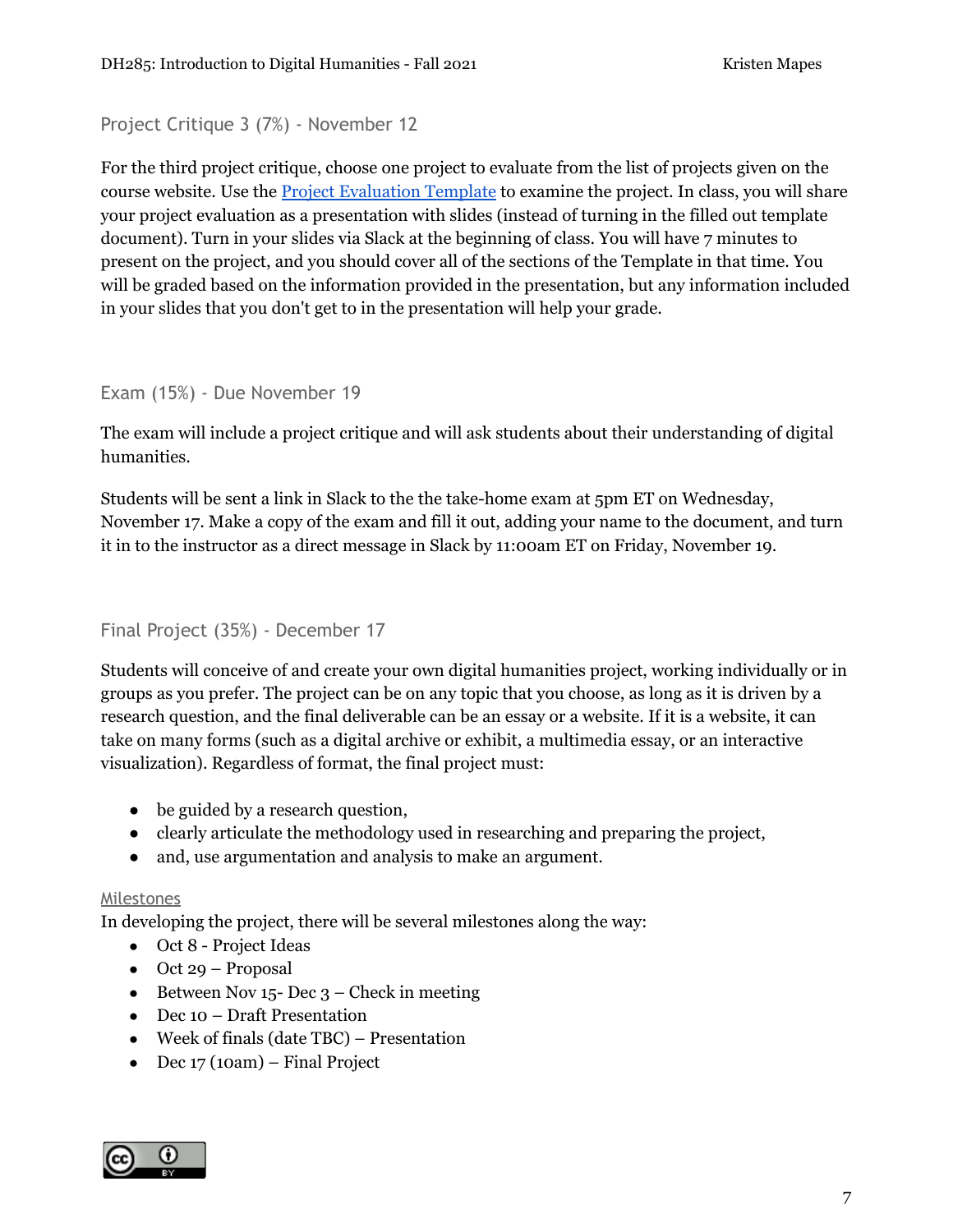## Grading Breakdown

The final project as a whole comprises 35% of your overall grade. The project will be graded based on the following breakdowns and criteria:

- Project ideas, check in meeting, and draft presentation (5%)
- $\bullet$  Proposal (10%)
- Presentation (10%)
- Methodology of final project deliverable (35%)
- Argumentation and analysis of final project deliverable (30%)
- Self-reflection (10%)

A full description of the final project requirements, components, and grading criteria may be found on the Final Project page on the course website.

# **Participation (15%)**

Active participation in the course is required and 15% of your overall grade. Also see the attendance policy for information about absences and how they affect your overall grade.

Join class prepared to discuss the readings due that day and having explored the tools we will be learning. Plan on expressing your ideas, frustrations, questions, and confusions using your voice during class whenever possible. This is a small, discussion-based class, so we have the opportunity to delve deeply into issues.

Participation also extends to the online portal to the course, the Intro DH MSU 2021 Slack network. Slack serves as the central point of non-verbal communication during and outside of class meetings. You periodically will be required to post something in Slack before class about the readings and assignments. Doing so on time will count toward your overall participation grade.

When you are unable to speak in class (due to e.g. anxiety, needing more time to collect your thoughts, etc), you are encouraged to engage in discussion via Slack. Doing so will count toward your participation grade but cannot fully replace spoken discussion during class.

Slack is also a space for airing questions and comments and sharing ideas and resources that don't come up in class. It is also a great place to share tangential thoughts and ideas that diverge from the main discussion but that you would like to share. Contributing to the conversation in Slack will help improve your participation grade.

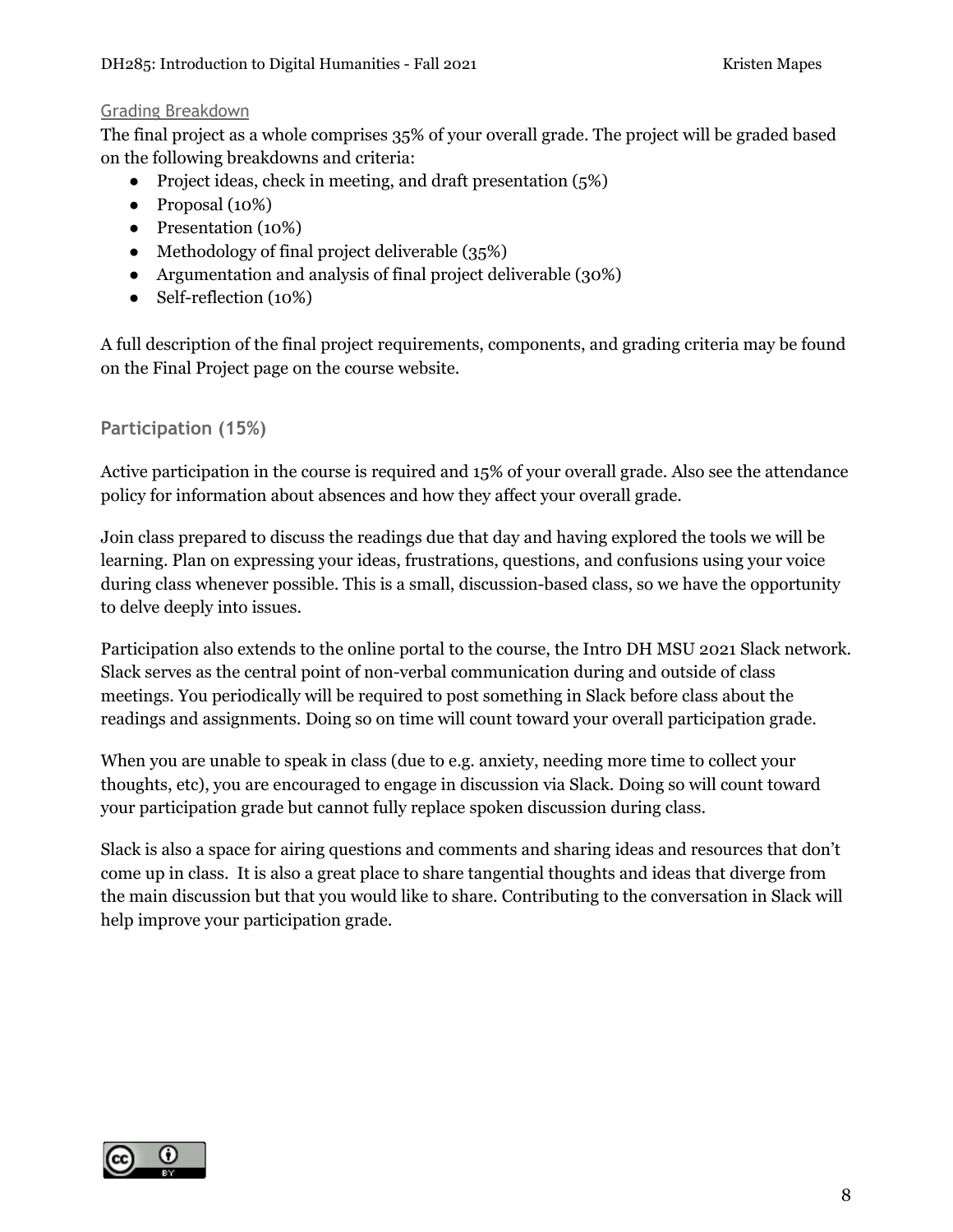# **Schedule**

*Subject to adjustments throughout the semester. See the course [website](https://introdh2021.msu.hcommons.org/schedule) for updates and further details about each class session.*

**September 3 - Introduction to Digital Humanities**

**September 10 - Issues in Digital Humanities**

**September 17 - Digital in the Humanities Presentations & Final Project Discussion**

**Assignment due**: Digital in the Humanities Presentation

**September 24 - The Crisis: Text**

**October 1 - The Crisis: Images**

**October 8 - The Crisis: Networks, and Data Cleaning**

**Assignment due**: Final Project Ideas

**October 15 - Tool Presentations & Project Critique 1**

**Assignment due**: Tool Presentation

**Assignment due Monday, October 18**: Project Critique 1 (This assignment will primarily be completed in class on October 15.)

**October 22 - Walking Harlem: Creating an Archive and Working with Metadata**

**October 29 - Walking Harlem: Refining the Archive and Working with Maps**

**Assignment due**: Final Project Proposal

**November 5 - Project Critique 2 & Beyond 2D**

**Assignment due**: Project Critique 2

**November 12 - Project Critique 3**

**Assignment due:** Project Critique 3